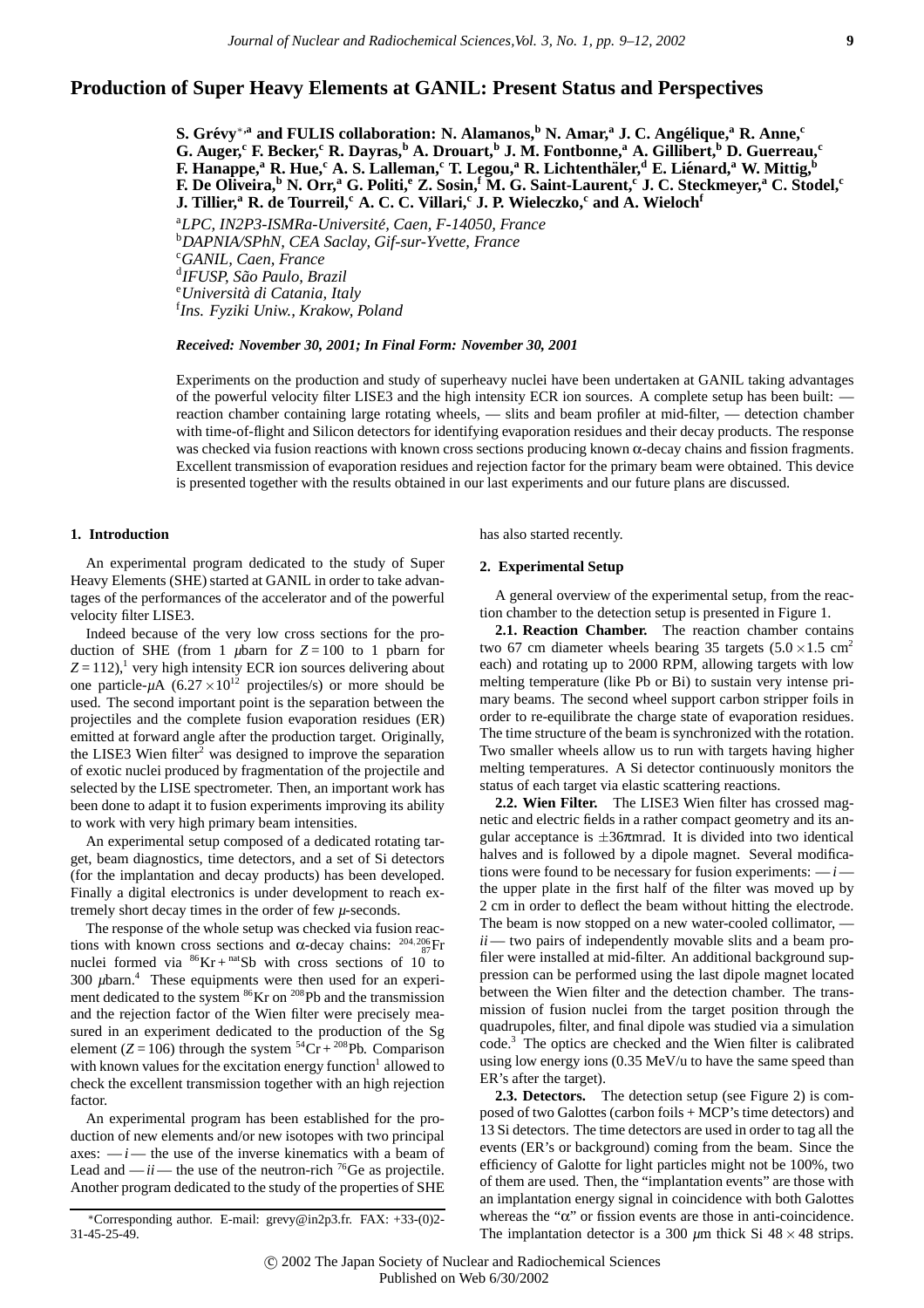The distance between the strips is reduced (∼45 *µ*m) to have a dead zone inferior to 5%. Two of them are mounted on a movable arm. When emission of  $\alpha$  particles or fission fragments is identified via electronics, the beam is immediately stopped for a short while during which the first implantation detector is moved out of the beam and the second implantation detector comes in, then the beam is sent again. This technique allows us to wait for very long decay times in the first implantation detector, being completely free of background coming from the beam. The ER's are implanted at a depth of approximately 10 *µ*m which is smaller than the range in Si for  $\alpha$  particles with energy above 2.5 MeV. Then, in order to measure the full energy of the  $\alpha$ particles emitted at backward angles which escape the implantation detector, a set of 8 Si detectors is mounted in a 'tunnel' geometry. With this configuration, the efficiency for full  $\alpha$  energy goes up from 55 to 95%. A 'face' Si detector is placed in front of the 'out of beam' implantation detector in order to play the same role, the efficiency being then 100%. A veto Si detector is placed after the implantation detector to eliminate the background of light particles coming from the beam. All the Si detectors are mounted on copper supports and can be cooled to reduce the electronic noise.

**2.4. Data Acquisition and Electronics.** Specific electronics and data acquisition systems were developed. We use for the data acquisition a complete VXI system for which the standard dead-time is around 150 *µ*s. In order to reduce it, a multi-trigger logic with 2 sets of converters (ADC's) is working in the following way: the hard trigger provided by the electronics enters into two GMT (Ganil Master Trigger) modules, T1 and T2. In case of usual counting rate, all the triggers are treated as 'T1' and the events are registered into the first set of converters. This way is exactly the same as the usual one used in many experiments. The same signals are also duplicated into the second set of converters but are not yet considered by the acquisition. In case of a new trigger comes during the dead time of GMT1, it is now treated by GMT2 (as a trigger 'T2') while GMT1 continues to deal with the preceding event. The minimum time between two events is then about 30 *µ*s. This procedure was tested with a strong  $\alpha$  source before the experiment. The used converters are new 14-bits ADC's which allow to have a good resolution for α particles (less than 50 keV) together with a large range of energy, between 300 keV and 250 MeV (necessary for spontaneous fission events).

A fast analysis program allows us to identify 'on line' αdecay chains or spontaneous fission and then to stop the beam and move out the implantation detector (see sect. 2.3).

A complete read out digital electronics is actually under development to be able to reach extremely short decay times, in the order of few  $\mu$ s keeping good energy resolution (less than 50 keV) on a large energy range from 1 MeV to 1 GeV. This new digital electronics will be placed after the analog front-end elec-



Figure 1. Schematic drawing of the experimental setup including, from left to right, the reaction chamber with the rotating target and stripper foils, the Q-poles and the LISE3 Wien filter between them, the last dipole and the detection chamber with time and Si detectors.

tronics (preamplifiers) and the main idea of such an approach is to adapt a dedicated processing to each event on a very large dynamical range and without limitation due to the recovery time of the preamplifier.

## **3. Experimental Results**

**3.1. Experiment on 86Kr + 208Pb System.** In July 1999, the BGS-Berkeley group reported the observation of 3 events of the new element  $Z = 118$  identified by α decay with chains of 6  $\alpha$ 's.<sup>5</sup> The reported cross section was much larger than expected ( $\sim$ 2 pb) and the same system studied with the velocity filter SHIP at Darmstadt did not lead to the observation of this element,<sup>7</sup> justifying to repeat this experiment at GANIL in December 1999. Since GANIL is able to deliver an high intensity beam of  ${}^{86}\text{Kr}$  (15  $\mu$ A with charge 10+, i.e. nearly 10<sup>13</sup> projectiles/s), our idea was to confirm (or not) Berkeley's result and, in the case of a positive answer, to obtain additional information:  $-i$  be able to reach shorter decay times (by the use of fast electronics, see sect. 2.4) for possible  $\alpha$  decay before the minimum time of 120  $\mu$ s in the Berkeley experiment,  $-ii$ wait for very long decay times (by the use of movable implantation detectors, see sect. 2.3), —*iii* — since ER's may be created in an isomeric state which decays via electron capture followed by an electron cascade with an unknown half-live modifying the ionic charge and strongly reducing the transmission in the case of the GSI experiment, the carbon stripper foils were in our experiment located at a distance from the target 3 times larger than in the SHIP experiment.

With a total accumulated dose of  $1.1 \times 10^{18}$  ions at 5.27 MeV/u on targets of 300  $\mu$ g/cm<sup>2</sup>, we didn't observe any event corresponding to the decay of element 118.

The result of Berkeley was recently retracted.<sup>6</sup>

**3.2. Experiment on**  $54$ Cr +  $208$ Pb System. In order to measure precisely the transmission and the rejection factor of the LISE3 Wien filter for SHE's, an experiment dedicated to the production of the  $_{106}$ Sg element through the system <sup>54</sup>Cr on <sup>208</sup>Pb was performed at GANIL in December 2000. With a primary beam intensity of 40 nAp and 2 incident energies (4.698 and 4.756 MeV/u), we observed 10 events of  $^{261}_{106}$ Sg (1 neutron evaporation channel) and 2 events of  $^{260}_{106}$ Sg (2 neutrons evaporation channel). The decay chains were identified by position correlation between the implantation of the ER and the decay events in the implantation detector. Comparison with the known excitation energy functions<sup>1</sup> makes possible to deduce a transmission efficiency above 60% together with a power of suppression of



**Figure 2.** Schematic view of the detection setup implanted at the end of the LISE3 spectrometer. It is composed by 2 time detectors (Galotte), 2 movable implantation Si detectors, a set of 8 Si detectors for the tunnel, 1 veto Si detector behind the 'in beam' implantation, and 2 Si detectors (face) to recover the products ( $\alpha$  or fission fragment) escaping the 'out of beam' implantation detector.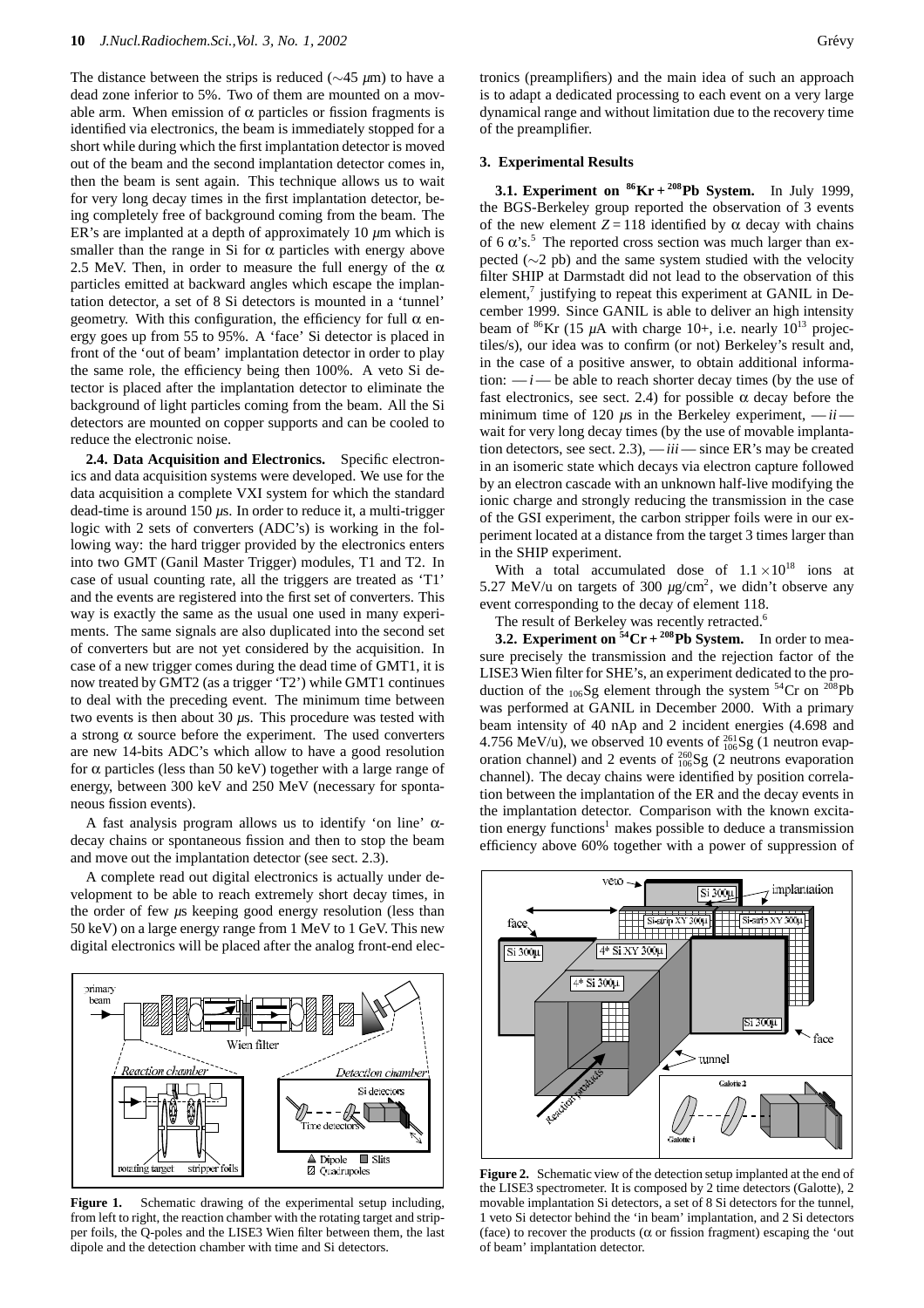**TABLE 1:** Summary of the different possible reactions using  $207, 208$ Pb beams on various targets.  $Z_{\text{CN}}$  and  $A_{\text{CN}}$  are respectively the atomic  $\mathbf{p}$  number and mass of the compound nucleus,  $E_\text{bass}^*$  being the excitation energy at the Bass barrier.

|              | $208Pb$ beam       |              |                                     | $\sqrt[207]{Pb}$ beam |              |                                               |
|--------------|--------------------|--------------|-------------------------------------|-----------------------|--------------|-----------------------------------------------|
| $Z_{\rm CN}$ | Target             | $A_{\rm CN}$ | $E_{\rm bass}^*$ /<br>$\sqrt{}$ MeV | <b>Target</b>         | $A_{\rm CN}$ | $E^*_{\text{bass}}$ / $\overline{\text{MeV}}$ |
| 104          | $^{50}\mathrm{Ti}$ | 258          | 23                                  | $50$ Ti               | 257          | 23                                            |
| 105          | $^{51}V^a$         | 259          | 25                                  | 51V                   | 258          | 25                                            |
| 106          | $54$ Cr            | 262          | 22                                  | ${}^{54}Cr$           | 262          | 22                                            |
| 107          | $^{55}Mn^a$        | 263          | 24                                  | $^{55}Mn^b$           | 262          | 24                                            |
| 108          | $^{58}\mathrm{Fe}$ | 266          | 21                                  | $^{58}\mathrm{Fe}$    | 265          | 20                                            |
| 109          | $^{59}Co^a$        | 267          | 23                                  | 59Co <sup>b</sup>     | 266          | 22                                            |
| 110          | $^{64}$ Ni         | 272          | 17                                  | ${}^{64}$ Ni          | 271          | 16                                            |
| 111          | $^{65}Cu^a$        | 273          | 19                                  | $^{65}Cu^b$           | 272          | 18                                            |
| 112          | $\mathrm{^{70}Zn}$ | 278          | 12                                  | $^{70}Zn^b$           | 277          | 12                                            |
| 113          | $^{71}Ga$          | 279          | 13                                  | $^{71}Ga$             | 278          | 13                                            |
| 114          | $^{76}Ge$          | 284          | 9                                   | $^{76}Ge$             | 283          | 9                                             |
| 115          | $^{75}As$          | 283          | 13                                  | $^{75}As$             | 282          | 13                                            |
| 116          | ${}^{82}Se$        | 290          | 3                                   | ${}^{82}Se$           | 289          | 2                                             |
| 117          | ${}^{81}Br$        | 289          | 7                                   | ${}^{81}Br$           | 288          | 6                                             |

*New reactions (in italic)*.

*a* New path.

*b* Production of new isotope.

the primary beam and scattered projectiles of  $\sim$ 2 ×10<sup>10</sup>, corresponding to a counting rate of 5–10 Hz in the implantation detector.

## **4. Short and Middle Range Perspectives**

#### **4.1. Inverse Kinematics**

*4.1.1. Method.* The use of the inverse kinematics (heavy projectile on light target) has been tried at GANIL in June 1999 and will be used in spring 2002 on the system  $208Pb + 54Cr$  to produce <sup>261,260</sup><sub>106</sub>Sg isotopes.<sup>8</sup> This technique presents several assets in comparison with direct kinematics.

 $-i$ — The target thickness is no longer limited by multiple scattering of the ER's and it becomes possible to use thicker targets covering an excitation energy range of typically 10 MeV instead of 3–4 MeV. The counting rate is then maximized and the gain in time can be very important. Indeed, in the search for new isotopes or new elements, the incident energy depends strongly on the mass defects which differ in different mass tables by several MeV whereas the excitation function is rather narrow.

—*ii* — The ER's are more strongly focused at forward angles resulting in a better transmission through the LISE3 filter.

—*iii* — Because of the higher energy after the target, the ionic charge distribution of ER's is better estimated and its relative width is smaller. Here again the transmission is favoured.

 $-iv$ — Finally, the quality of the data is better: due to the deeper implantation depth, the energy deposited by the ER's is higher, both fission fragments are stopped and escaping  $\alpha$  particles lose more than 2 MeV and then cannot be missed.

The main drawback of this approach concern the velocity difference between the beam and the ER's which is much smaller than in direct kinematics. Then, higher electric and magnetic fields are necessary in the Wien filter. With the new power supplies installed this year, the LISE3 filter will be able to get the same spatial separation at mid-filter as in direct kinematics.

*4.1.2. Use of 208Pb Beam.* Several systems can be studied for different purposes (summarized in Table 1):

—*i*— *New paths to known isotopes with 208Pb:* Produce the same isotopes of the odd-*Z* compound nuclei than ER's formed at GSI with a  $209$ Bi target.<sup>1</sup> Here, two points are of interest: first, measure and then compare the cross sections which will give a clue to the respective roles of macroscopic and structure effects: charge asymmetry of the entrance channel and closed shells effects. Secondly, produce ER's in different levels, especially isomeric states.

—*ii* — *New isotopes with 207Pb:* Produce isotopes lighter by 1 neutron than the ones known for several elements:  $^{260}_{107}$ Bh,

 $^{265}_{109}$ Mt,  $^{271}$ 111, and  $^{276}$ 112. For the last two cases, a chain of 3  $\alpha$ 's will be observed before reaching a known isotope, i.e. 3 new isotopes will be observed in one event.

 $\frac{di}{di}$  *New elements:* Above  $Z = 109$  the counting rates are very low. For  $277112$ , measurements were made at one beam energy only, not necessarily at the maximum of the excitation function. The broader energy coverage provided by inverse kinematics may reveal a larger cross section. Moreover, the 1*n* channel cross section decreasing quickly with *Z*, it may be that the 0*n* cross section becomes larger even through the fusion probability drops very much at the corresponding incident energy. Added to the uncertainty on the compound nucleus mass defect, the exploration of a broad range of incident energies corresponding to  $0n + 1n$  channels leads to lengthy measurements at several incident energy in direct kinematics: 6 beam energies were tried for  $Se + Pb$  at GSI in the search of element 116 (Ref. 1) whereas an excitation energy range of 12 MeV or more can be covered with a single incident energy in inverse kinematics.

**4.2. Use of**  $\frac{76}{32}$ **Ge Beam.** The main interest of using  $\frac{76}{32}$ Ge beam is the **direct** cold fusion production of the element <sup>273</sup>110 using a <sup>198</sup>Pt target.<sup>9</sup> Indeed, this isotope has been observed in  $\overline{3}$  events only through the decay of element  $277112$  and possibly 3 events by direct production in **hot** fusion reaction  $(3^4S + 2^{44}Pu = 273110 + 5n)$ . A very large range of  $\alpha$ -decay energies, from 9.18 to 11.17 MeV with lifetimes from 0.11 to 170 ms have been observed. What we propose is to make a precise  $\alpha$ spectroscopy of this isotope since the population of different levels (especially isomeric states) may be due to overreaching the deformed shell  $N = 162$ . This would require a "large" number of events.

A more general interest for the  $76$ Ge beam is provided by the accessible region of production. Indeed, it makes possible, using targets ranging from  $\frac{^{192}}{^{76}}$ Os to  $\frac{^{205}}{^{81}}$ Tl, to produce elements 108 to 113 heavier by two neutrons (except for element 111) than the isotopes produced using Pb/Bi targets with beams ranging from  $48$ Ca to  $70$ Zn (Ref. 1). Clearly, comparing with Pb/Bi based reactions, the entrance channel is more symmetric and there are no closed shells, the cross sections will be then reduced. But on the other hand, the accessible compound nuclei are richer by 2 neutrons (except for element 111) and this will be in favour of the cross sections.

An estimation of the reduction factors (see Figure 3) can be made using the compound nucleus  $^{220}$ Th produced via different entrance channels having similar Bass barriers<sup>4, 10–12</sup>: 18Ar + 72Hf and  $30Zn + 60Nd$  systems have no closed shells and the more symmetric system has a cross section smaller by a factor 14.